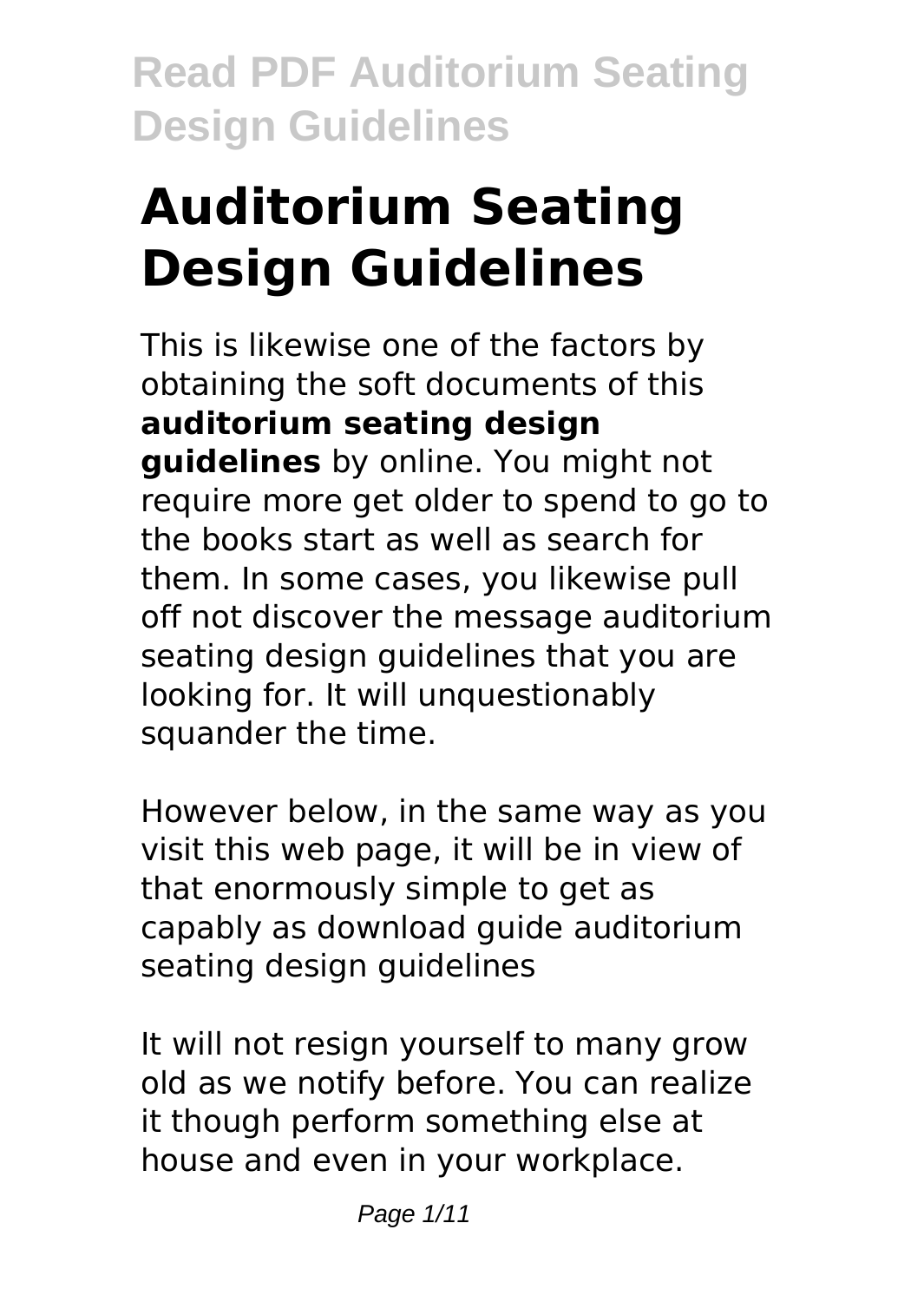correspondingly easy! So, are you question? Just exercise just what we meet the expense of under as with ease as review **auditorium seating design guidelines** what you with to read!

From books, magazines to tutorials you can access and download a lot for free from the publishing platform named Issuu. The contents are produced by famous and independent writers and you can access them all if you have an account. You can also read many books on the site even if you do not have an account. For free eBooks, you can access the authors who allow you to download their books for free that is, if you have an account with Issuu.

#### **Auditorium Seating Design Guidelines**

Seating is tested both in-house and independently for fire safety, durability and acoustic properties - certification is available. Your auditorium layout should conform to certain guidelines for fire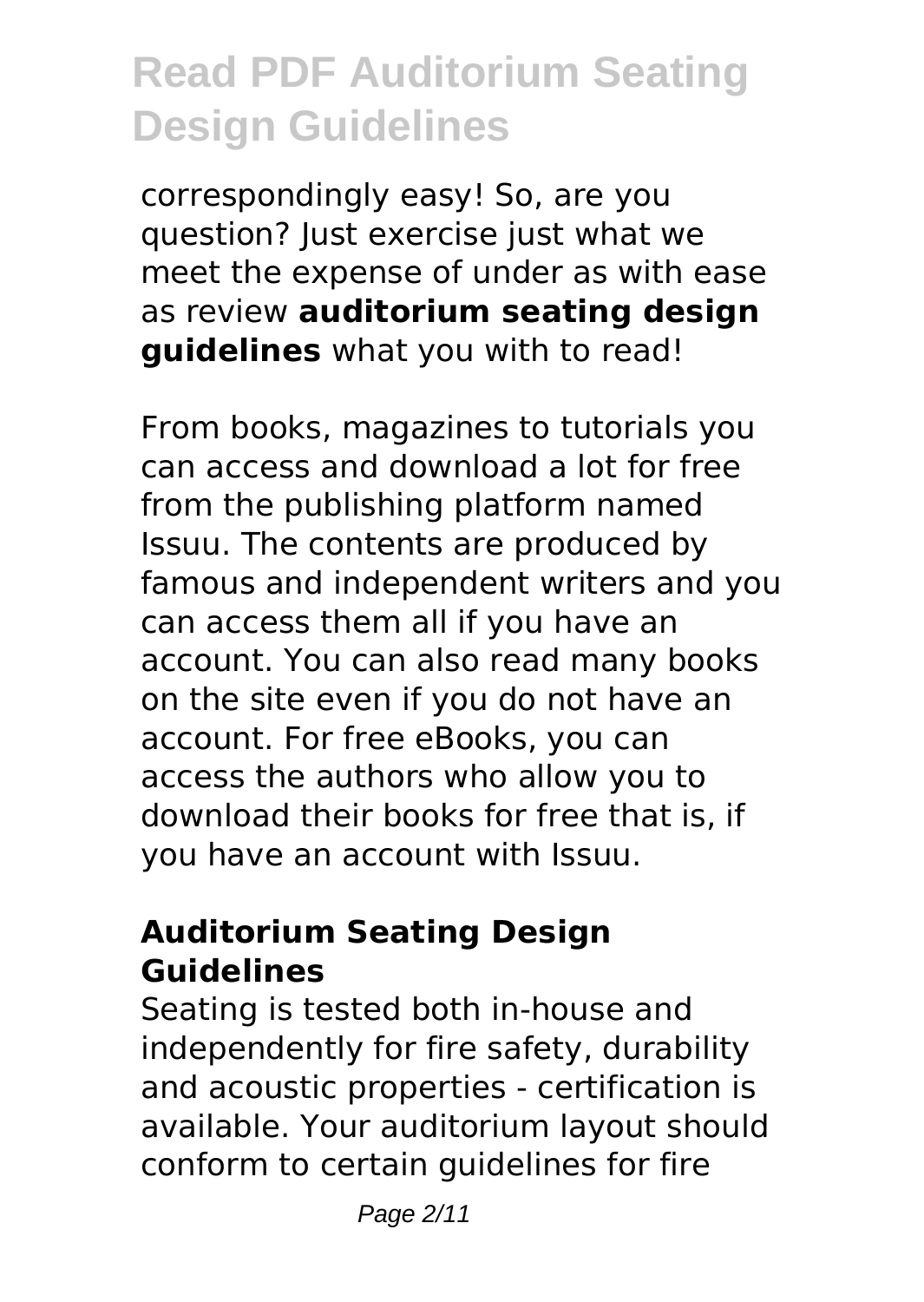escape and egress. Our seating design plans and layouts are free and use Technical Standards to ensure compliance with recommended guidelines.

#### **Auditorium Chairs & Seating - Theatre Seating | Ferco**

An auditorium is a room built to enable an audience to hear and watch performances. ... Seating arrangements in an auditorium seating layout (or assembly space) will either be identified as "multiple-aisle" or "continental". These terms are commonly found in design standards manuals, building codes, and similar architectural reference documents. Each size is unique, with specific guidelines ...

#### **Auditorium - Wikipedia**

As such, they tend to have wide spans and are multiple-stories high in order to accommodate seating, sightlines, and acoustical requirements. Raised stage/dais floors and special lighting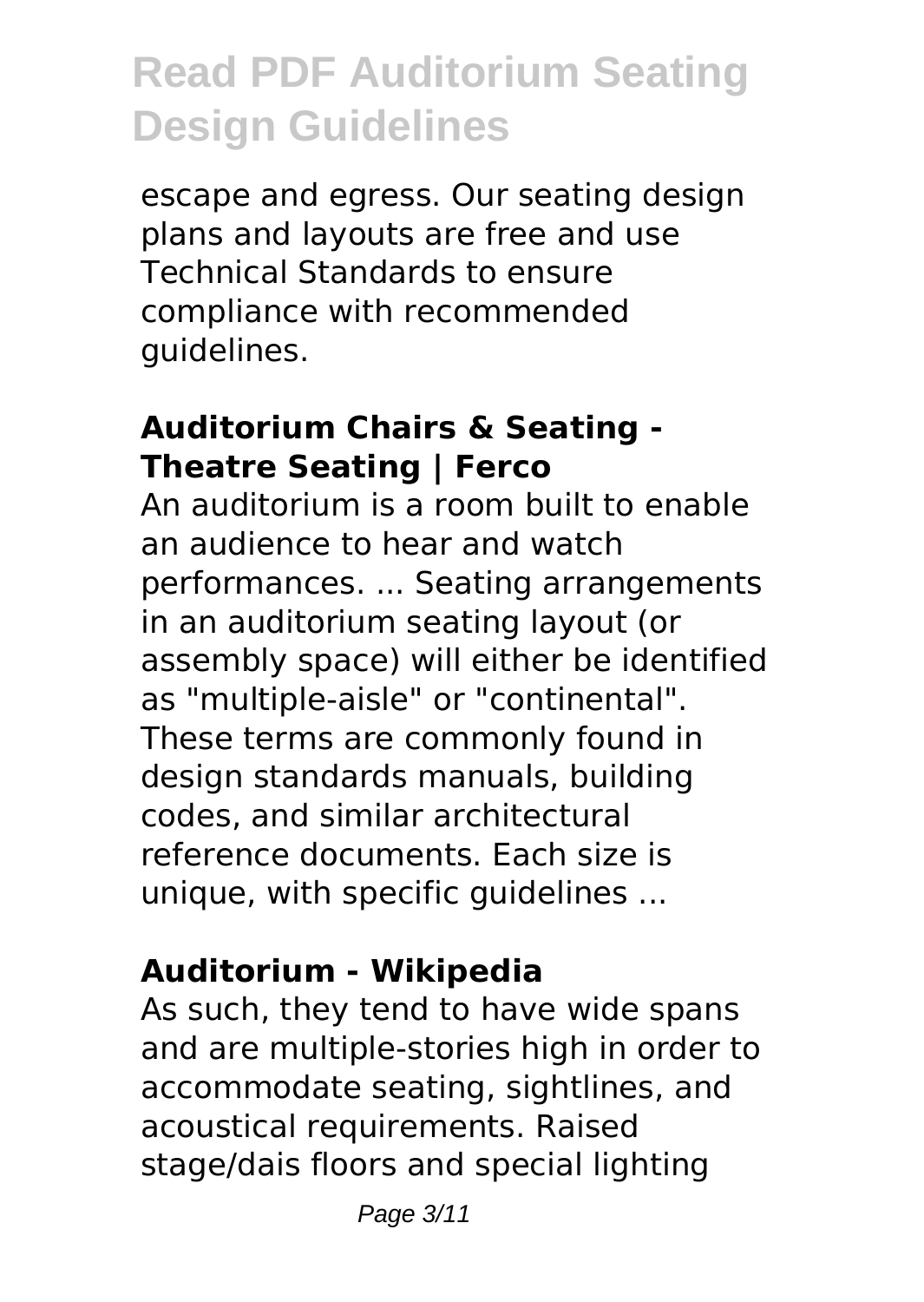equipment are often required as well. Typical features of Auditorium space types include the list of applicable design objectives elements as outlined below ...

#### **Auditorium | WBDG - Whole Building Design Guide**

Practical guidelines for architects, cinema owners and others involved in planning and building cinemas . 2 . HOW TO USE THIS BOOK . This book can be read from beginning to end, to learn more about the elements that need to be taken into considerationwhen designing a cinema auditorium. But it may also be used as a reference in the design process, as the different parts of the auditorium are ...

#### **HOW TO DESIGN A CINEMA AUDITORIUM - UNIC**

Lancaster auditorium seating (named after the Lancastrian system of classroom design) increases learning and retention by providing comfortable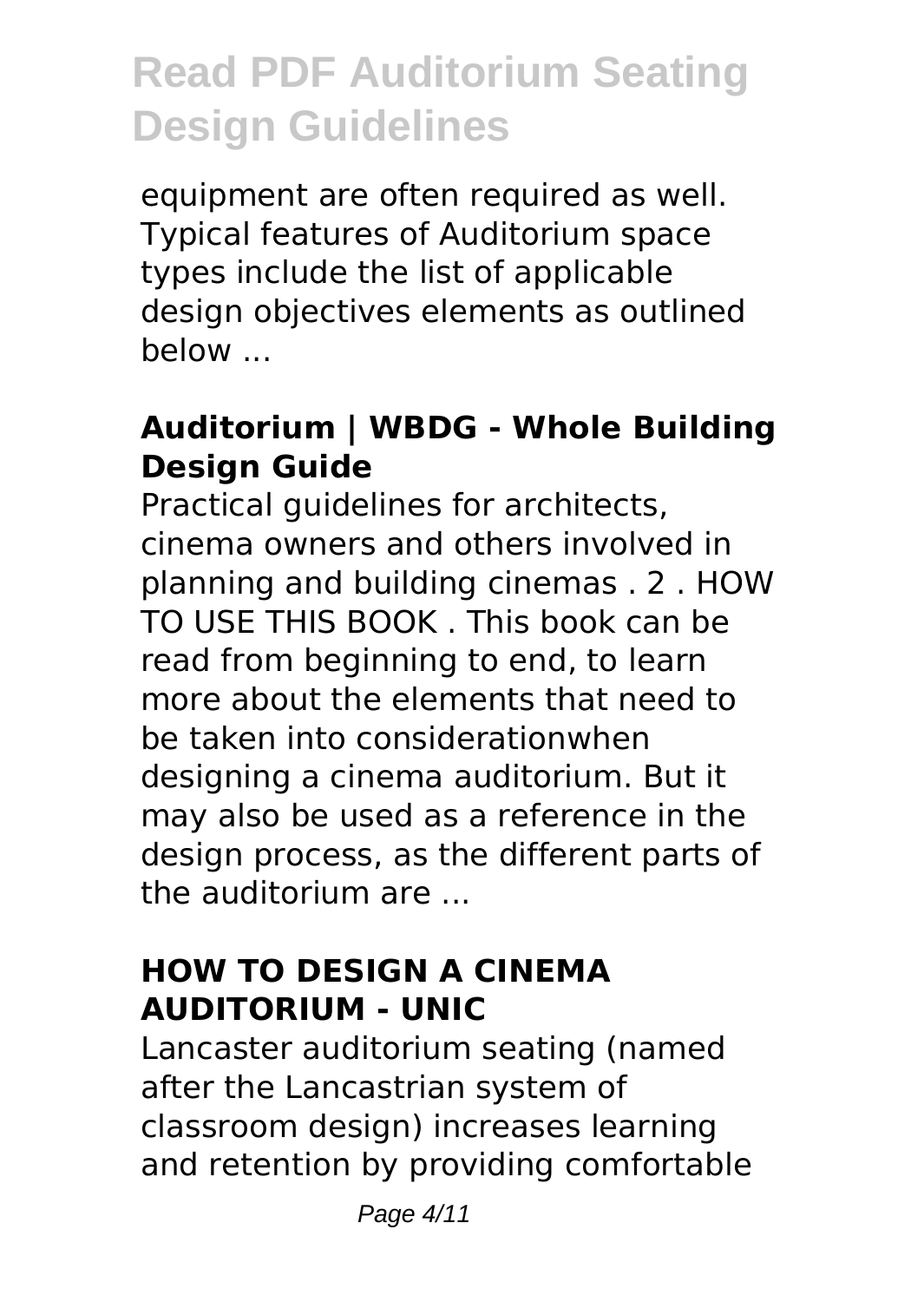seating for students at an affordable price. You feel more "give" with the resilient sheet-webbing support and more comfort from extra-thick three-inch foam seat cushions and contoured backs. Four seat spacings (20", 22", 23" and 24") accommodate many ...

### **Lancaster Auditorium Seating | Products | KI**

A lot of engineering goes into the design of auditoriums. A part of that complexity is designing a usable and comfortable space to accommodate the needs of the audience and the performers. Lighting, seating, and trash can accessibility are all important factors in maintaining a safe and comfortable auditorium. TrashCans Unlimited offers an extensive selection of auditorium trash cans, and  $W \cap$ 

#### **Auditorium Plans & Layout Guides - Trash Cans Unlimited**

When placing seating, it is important to use symmetrical design. If pews, theater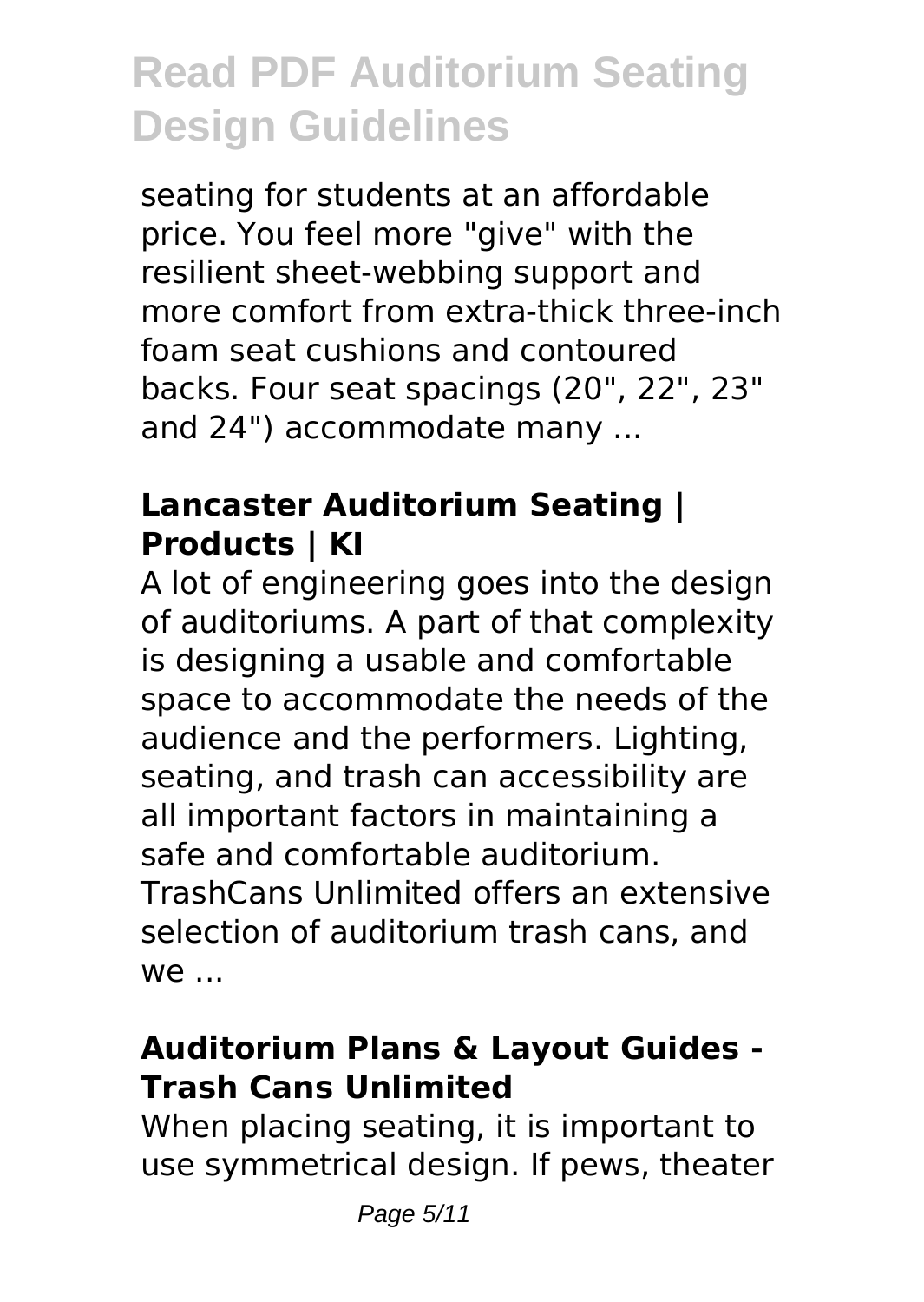seats, or movable chairs are to be installed, several issues are important to consider prior to installing the seating. First, seating in an auditorium space is governed by federal, state and local fire and life safety codes. Prior to purchasing seating for your ...

### **Church Design Concepts GUIDELINES FOR DESIGNING A CHURCH**

Every show in the Squitieri Studio Theatre is a new experience. The design of the black box theatre allows for great flexibility in seating arrangement, lighting, and performance. This venue plays host to everything from live music to experimental theatre. With a 200-seat capacity, the Squitieri allows you to be in close proximity to the ...

### **UFPA Venues - University of Florida**

An auditorium (from the Latin audire: "to feel") or concert hall is a building or hall specially built or renovated to host concerts, events and shows of musical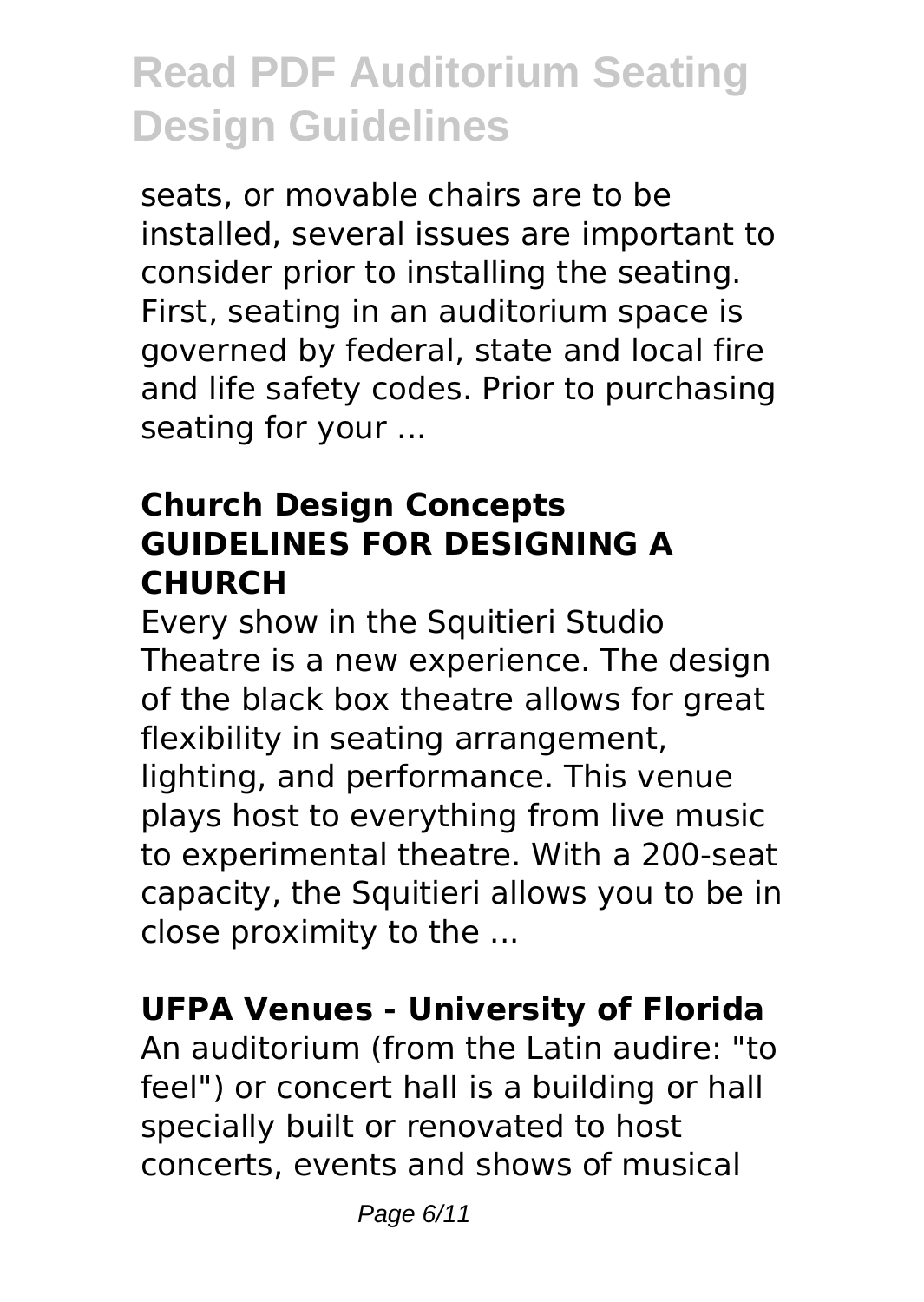content. It is therefore designed to have very good acoustics. The term originally designated the semicircular part of the Greek theater. A cinema is a public place intended for the viewing of cinematographic works.

### **Theaters - Cinema - Auditorium plan - Archweb**

The Clinic/Health Unit space types are facilities where outpatient ambulatory health services are provided. Support and sub-space types, such as office spaces, private toilets, and filing and storage areas are included.. This space type does not include provisions for invasive surgery, in-patient services, medical diagnostic categories I, II, and III equipment (including exam lights and ...

### **Clinic / Health Unit | WBDG - Whole Building Design Guide**

These standards, guidelines, and procedures have been developed in accordance with the guidelines set forth by the U.S. General Services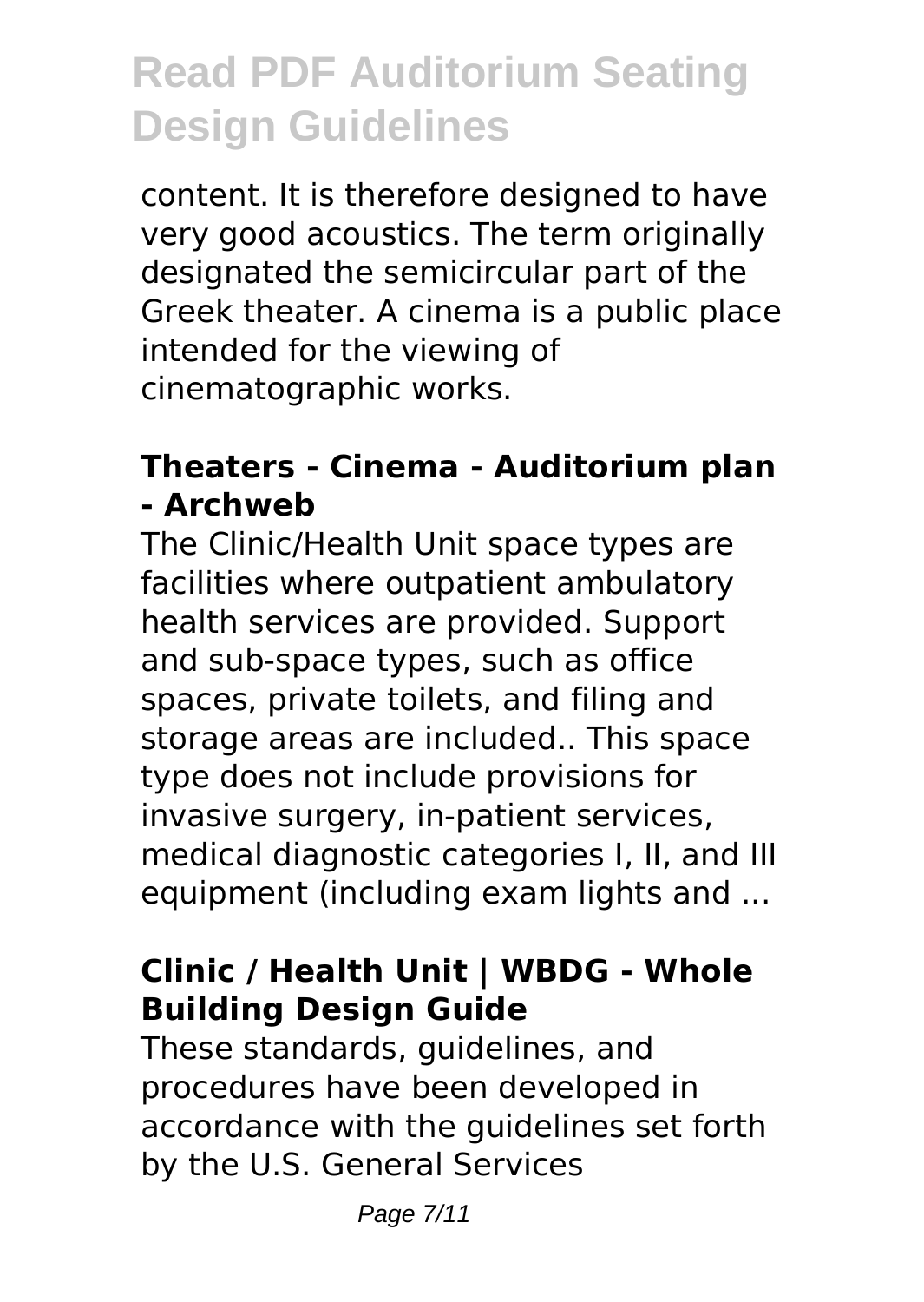Administration's (GSA) National Business Space Assignment Policy and Facilities Standards for the Public Buildings Service (P-100), and Department Administrative Order (DAO) 217 -21, Space Allowance and Management Program. 04. Set forth in this document ...

#### **SPACE STANDARDS, GUIDELINES, AND PROCEDURES**

Registration Dates Begin: February 2, 2022: \$50.00 Late Registration Fee Begins (does not apply to ASU Online students): Session A May 8, 2022: Session B June 21, 2022: Session C May 8, 2022: Tuition Fee Payment Deadline for registration through 5/18/2022. For more information see Tuition and Deadlines: May 25, 2022

### **Academic Calendar - ASU Students**

The U.S. Access Board is a federal agency that promotes equality for people with disabilities through leadership in accessible design and the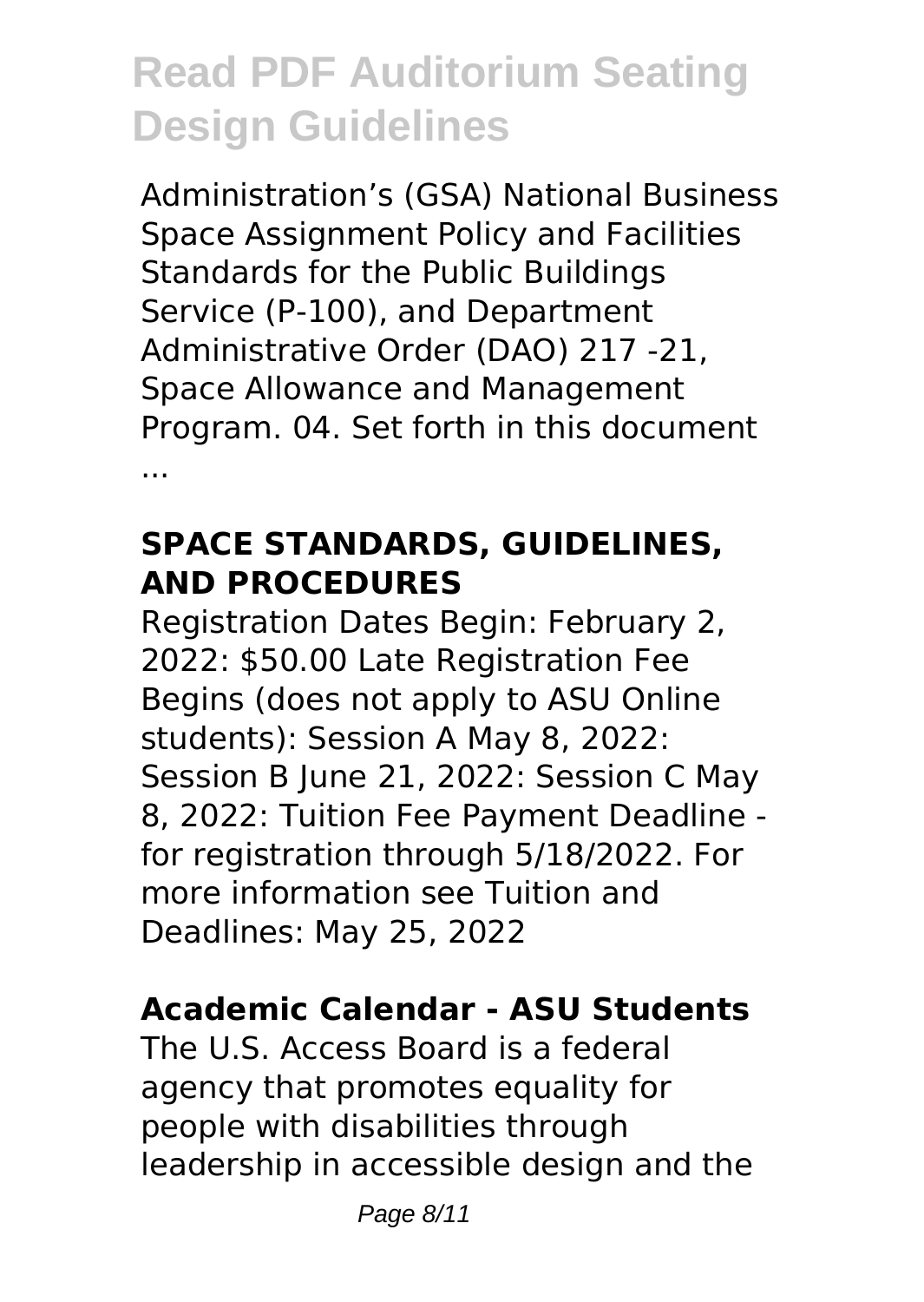development of accessibility guidelines and standards for the built environment, transportation, communication, medical diagnostic equipment, and information technology.

#### **ADA Accessibility Standards (enhanced single file version)**

For vertical aiming, tilt the screen speaker horns downward to optimize coverage over the seating area. The down angle should aim the axis at a point two-thirds of the auditorium length in stadium seating auditoriums, as shown in the follow-ing figure. 3 Screen Subwoofer 3.1 Sound Pressure Level: +10 dB (Compared to Center Loudspeaker)

#### **Dolby Atmos Specifications**

We are posting church pews from our new church building. The church pews we want to sell are ones used by the previous church. Seating Capacity/Size of pews:  $68'' = 4$  pcs,  $88'' : 2$  pcs,  $92'' =$ 1 pc, 80" : 2 pcs, 96" : 1 pc, 174" : 10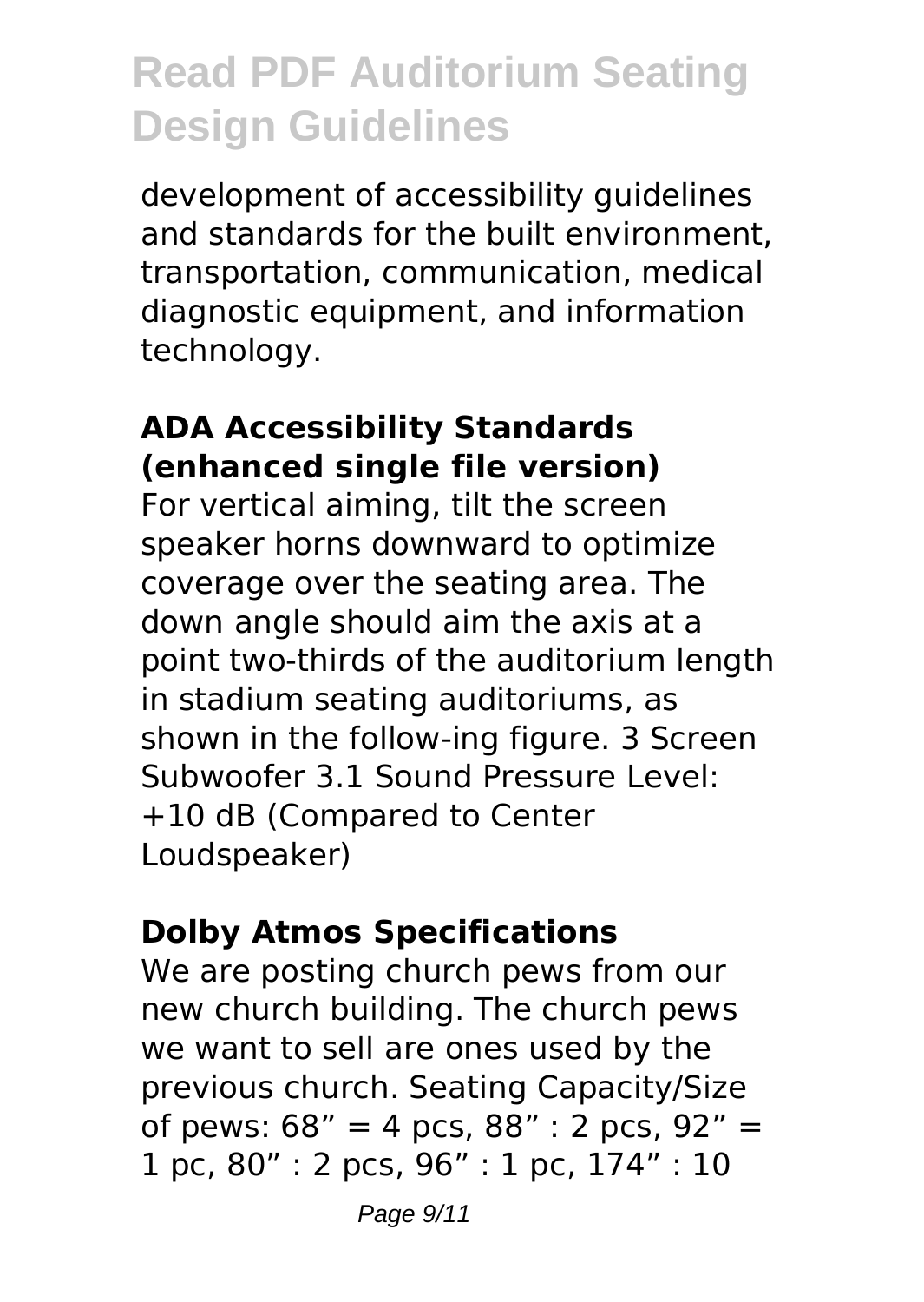pcs, 100" : 7 pcs Contact: Daniel Cho, Cell# 562-900-1481 , Email: daniel@fareastus.com JBUSA Jesus Baptist Church, 8525 Glenoaks Blvd, Sun Valley, CA ...

### **USED PEWS – For Sale by a Church | Summit Seating For Churches, Pulpits ...**

Social distancing protocols throughout theater and auditorium seating. Even with the above enhanced health and safety measures, there is an inherent risk of exposure to COVID-19 in any public place where people are present. COVID-19 is an extremely contagious disease that can lead to severe illness and death. According to the CDC, senior citizens and guests with underlying medical conditions ...

#### **Important Theater Safety Information Regarding COVID-19**

Visitor Guidelines. Effective Friday, October 29, 2021, face coverings are no longer required indoors for fully

Page 10/11